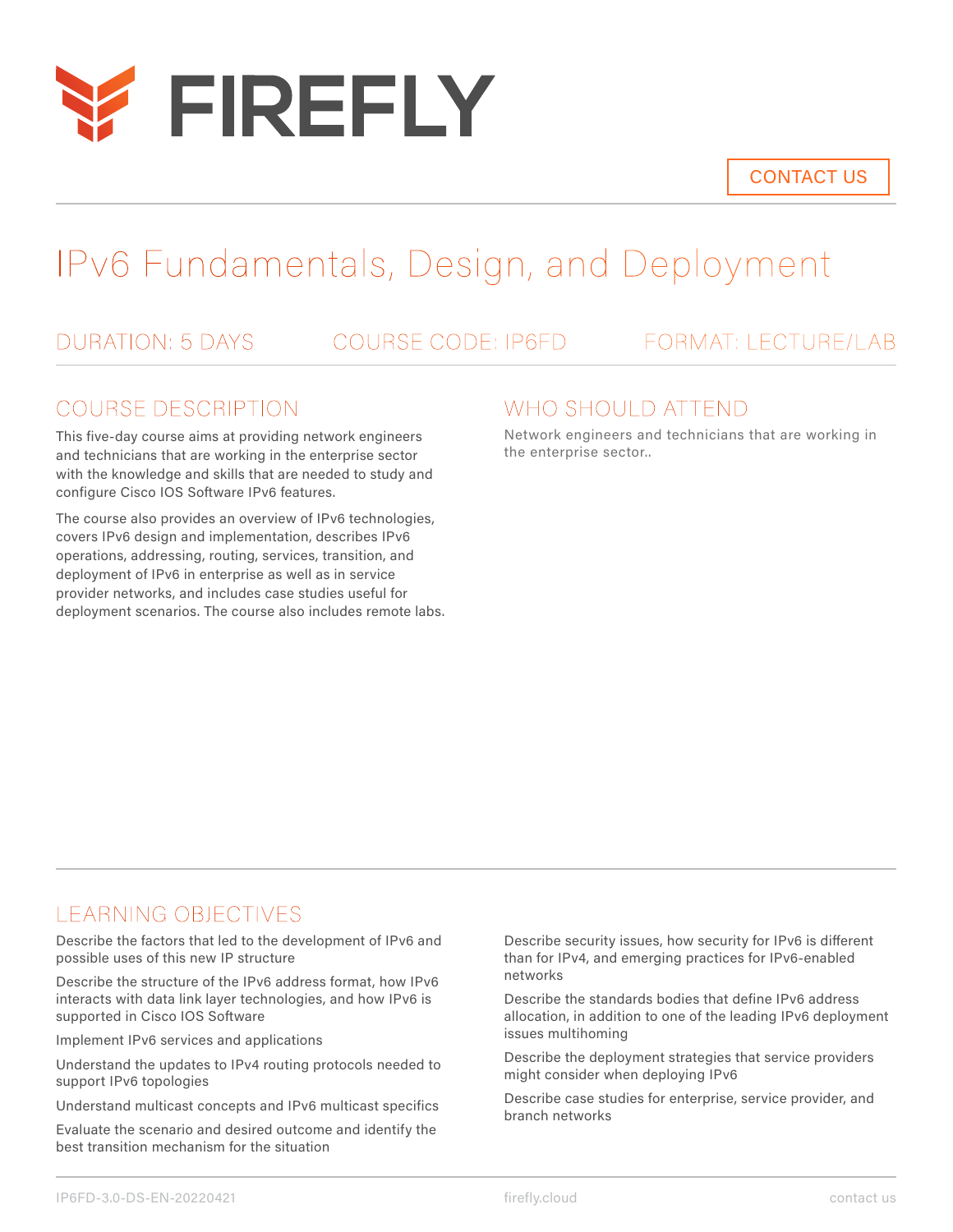## COURSE OUTLINE

#### 1. Introduction to IPV6

Lesson 1: Explaining the Rationale for IPv6 Lesson 2: Evaluating IPv6 Features and Benefits Lesson 3: Understanding Market Drivers

#### 2. IPV6 Operations

Lesson 1: Understanding the IPv6 Addressing **Architecture** 

Lesson 2: Describing the IPv6 Header Format

Lesson 3: Enabling IPv6 on Hosts

Lesson 4: Enabling IPv6 on Cisco Routers

Lesson 5: Using ICMPv6 and Neighbor Discovery

Lesson 6: Troubleshooting IPv6

### 3. IPV6 Services

Lesson 1: IPv6 Mobility

Lesson 2: Describing DNS in an IPv6 Environment

Lesson 3: Understanding DHCPv6 Operations

Lesson 4: Understanding QoS Support in an IPv6 Environment

Lesson 5: Using Cisco IOS Software Features

#### 4. IPV6 Enabled Routing Protocols

Lesson 1: Routing with RIPng

Lesson 2: Examining OSPFv3

Lesson 3: Examining Integrated IS-IS

Lesson 4: Examining EIGRP for IPv6

Lesson 5: Understanding MP-BGP

Lesson 6: Configuring IPv6 Policy-Based Routing

Lesson 7: Configuring FHRP for IPv6

Lesson 8: Configuring Route Redistribution

### 5. IPV6 Multicast Services

Lesson 1: Implementing Multicast in an IPv6 Network

Lesson 2: Using IPv6 MLD

### 6. IPV6 Transition Mechanisms

Lesson 1: Implementing Dual-Stack

Lesson 2: Describing IPv6 Tunneling Mechanisms

#### 7. IPV6 Security

Lesson 1: Configuring IPv6 ACLs

Lesson 2: Using IPsec, IKE, and VPNs

Lesson 3: Discussing Security Issues in an IPv6 Transition Environment

Lesson 4: Understanding IPv6 Security Practices

Lesson 5: Configuring Cisco IOS Firewall for IPv6

#### 8. Deploying IPV6

Lesson 1: Examining IPv6 Address Allocation Lesson 2: Understanding the IPv6 Multihoming Issue Lesson 3: Identifying IPv6 Enterprise Deployment **Strategies** 

#### 9. IPV6 and Service Providers

Lesson 1: Identifying IPv6 Service Provider Deployment Lesson 2: Understanding Support for IPv6 in MPLS

Lesson 3: Understanding 6VPE

Lesson 4: Understanding IPv6 Broadband Access Services

#### 10. IPV6 Case Studies

Lesson 1: Planning and Implementing IPv6 in Enterprise Networks

Lesson 2: Planning and Implementing IPv6 in Service Provider Networks

Lesson 3: Planning and Implementing IPv6 in Branch **Networks**